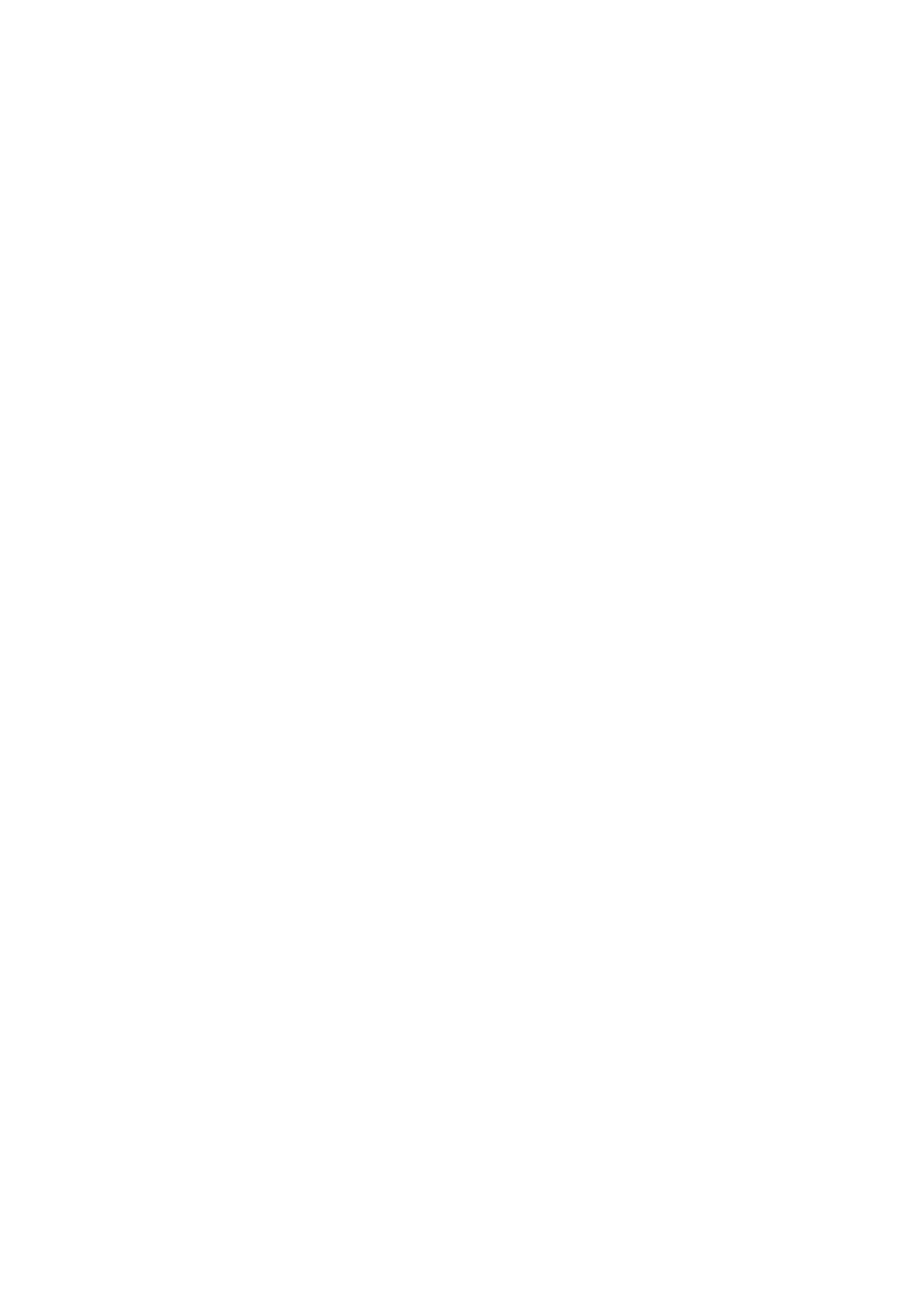**Problem 1** Let *K* be a field and *R* the subring of *K*[*x*] consisting of the polynomials for which the coefficient of *x* is zero, i.e. the polynomials of the form

$$
a_0 + a_2x^2 + \dots + a_nx^n
$$
  $(n = 0 \text{ or } n \ge 2).$ 

- **a**) What are the units in *R*? Show that  $x^2$  and  $x^3$  are irreducible elements in *R*.
- **b**) Is  $R$  a UFD? (Hint: consider  $x^6$ .)

**Problem 2** Let  $f(x) = x^3 - 2 \in \mathbb{Q}[x]$ .

- **a**) Find the splitting field *E* of  $f(x)$  over  $\mathbb{Q}$ . What is the degree  $(E : \mathbb{Q})$ ?
- **b**) Describe the Galois group  $G(E | \mathbb{Q})$ .

**Problem 3** Let  $E \supset F$  be a field extension of degree  $(E : F) = n$ .

- **a)** Show that if *n* is a prime number, then there is no proper intermediate field between *E* and *F* (that is, no field *K* with  $E \supset K \supset F$  and  $E \neq K \neq F$ ). Deduce that if  $\alpha \in E \setminus F$ , then the minimal polynomial of  $\alpha$  in  $F[x]$  has degree *n*.
- **b)** Let  $E = F(\alpha, \beta)$ , where  $\alpha$  has minimal polynomial in  $F[x]$  of degree  $d_1$ , and *β* has minimal polynomial in *F*[*x*] of degree  $d_2$ . Show that if  $d_1$  and  $d_2$  are coprime (i.e.  $gcd(d_1, d_2) = 1$ ), then  $(E : F) = d_1 d_2$ .
- **c)** Give an example where  $\alpha$  and  $\beta$  are as in (b), and such that  $\alpha\beta$  has minimal polynomial in *F*[*x*] of degree *d*<sub>1</sub> or *d*<sub>2</sub>. (Hint: consider  $F = \mathbb{Q}$  with  $\alpha = 2^{1/3}$ and  $\beta$  a suitable root of unity.)

**Problem 4** Let  $f(x) = x^4 + 1 \in \mathbb{Q}[x]$ , i.e. the cyclotomic polynomial  $\Phi_8(x)$ . Use the theory of cyclotomic polynomials to describe its splitting field *E* and the Galois group  $G(E | \mathbb{Q})$ .